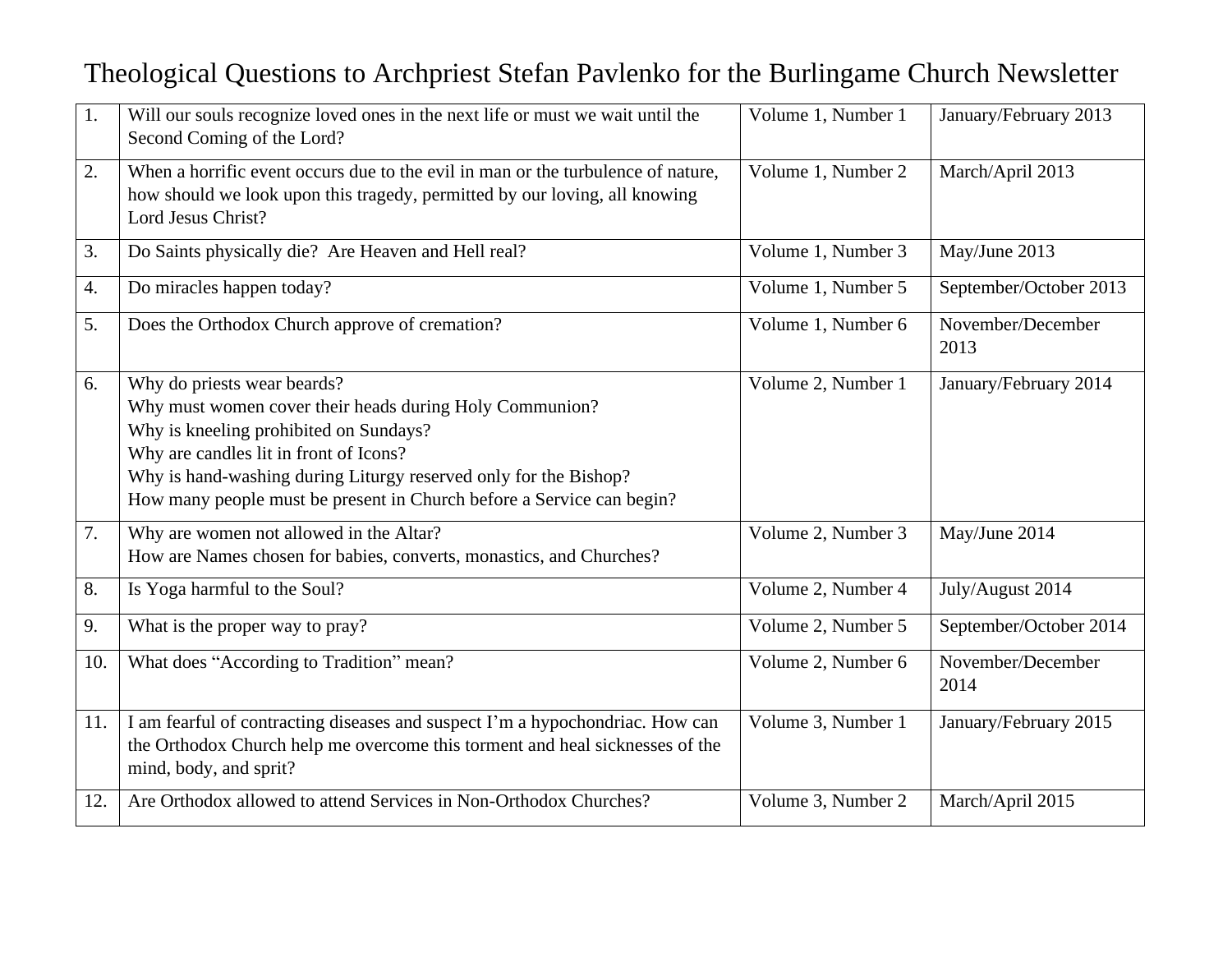| 13. | Why Should I go to Church when I can pray at home?                                                                                                                                                                                                                                                                                                                                                                                                                                                        | Volume 3, Number 3 | May/June 2015          |
|-----|-----------------------------------------------------------------------------------------------------------------------------------------------------------------------------------------------------------------------------------------------------------------------------------------------------------------------------------------------------------------------------------------------------------------------------------------------------------------------------------------------------------|--------------------|------------------------|
| 14. | Why should we get married in Church when a civil ceremony has already been<br>performed?                                                                                                                                                                                                                                                                                                                                                                                                                  | Volume 3, Number 4 | September/October 2015 |
| 15. | How can parents (and grandparents) give children a love for the Orthodox<br>Church?                                                                                                                                                                                                                                                                                                                                                                                                                       | Volume 3, Number 5 | November/December 2015 |
| 16. | What is the proper way to Confess?                                                                                                                                                                                                                                                                                                                                                                                                                                                                        | Volume 4, Number 1 | January/February 2016  |
| 17. | Why is Orthodoxy the True Faith?                                                                                                                                                                                                                                                                                                                                                                                                                                                                          | Volume 4, Number 2 | March/April 2016       |
| 18. | How do I help a loved one before and after death?<br>When should I call a priest?<br>What arrangements should be made beforehand?<br>On what days are funeral Services said?<br>When should Services of Commemoration be held?                                                                                                                                                                                                                                                                            | Volume 4, Number 3 | May/June 2016          |
| 19. | Life after Death – by Saint John of Shanghai and San Francisco.                                                                                                                                                                                                                                                                                                                                                                                                                                           | Volume 4, Number 4 | September/October 2016 |
| 20. | Can people who profess other faiths be saved?<br>If we attain Heaven, will we miss those beloved to us who did not?                                                                                                                                                                                                                                                                                                                                                                                       | Volume 5, Number 1 | January/February 2017  |
| 21. | Are women required to wear a head covering while receiving Holy Communion<br>in a Russian Orthodox Church?<br>What is the significance of the head covering?<br>The Greek, Serbian, and Antiochian Churches do not require head coverings<br>during Communion. Why is there a difference?<br>If a person from another jurisdiction takes Communion at our Church, should<br>she follow the traditions of her own Church or the Church where she takes<br>Communion?<br>How detailed should Confession be? | Volume 5, Number 2 | March/April 2017       |
| 22. | Why does the Orthodox Church venerate Holy Relics of Saints?                                                                                                                                                                                                                                                                                                                                                                                                                                              | Volume 5, Number 3 | May/June 2017          |
| 23  | Should we personally pray for the Souls of non-believers?                                                                                                                                                                                                                                                                                                                                                                                                                                                 | Volume 5, Number 4 | September/October 2017 |
| 24. | Why do we light candles during Church Services?                                                                                                                                                                                                                                                                                                                                                                                                                                                           | Volume 5, Number 5 | November/December 2017 |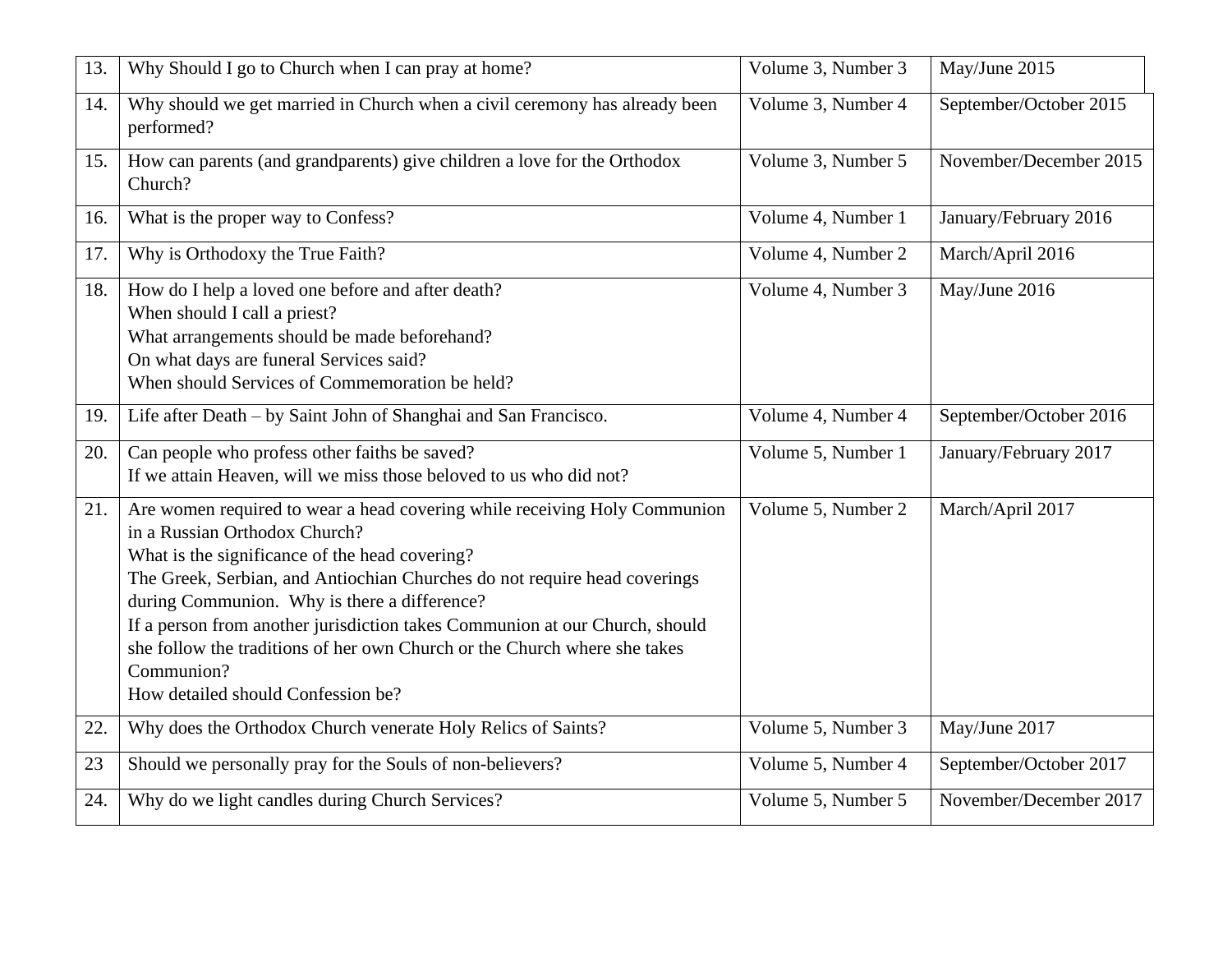| 25. | How should we understand the tragedies that are occurring in the U.S.? Is our<br>Lord punishing Americans for our faithlessness and immorality?           | Volume 6, Number 1  | January/February 2018  |
|-----|-----------------------------------------------------------------------------------------------------------------------------------------------------------|---------------------|------------------------|
| 26. | Does the Orthodox Church approve of Cremation?                                                                                                            | Volume 6, Number 2  | March/April 2018       |
| 27. | How do I convert to the Orthodox Church?                                                                                                                  | Volume 6, Number 3  | May/June 2018          |
| 28. | Should parishioners proselytize the Orthodox Faith?                                                                                                       | Volume 6, Number 5  | November/December 2018 |
| 29. | How should we understand the tragedies that are occurring in the U.S.? Is our<br>Lord punishing Americans for our faithlessness and immorality? (reprint) | Volume 7, Number 1  | January/February 2019  |
| 30. | What should we expect before and during the Second Coming of Our Lord?                                                                                    | Volume 7, Number 2  | March/April 2019       |
| 31. | How does one acquire the Holy Spirit?                                                                                                                     | Volume 7, Number 3  | May/June 2019          |
| 32. | What medical directives and procedures are approved by the Orthodox Church?                                                                               | Volume 7, Number 4  | September/October 2019 |
| 33. | Why is Depression a Sin?                                                                                                                                  | Volume 7, Number 5  | November/December 2019 |
| 34. | Why is it Important to Attend All Services Not Just on Sundays?                                                                                           | Volume 8, Number 1  | January/February 2020  |
| 35. | What is the Proper Way to Enter Church and Light Candles?                                                                                                 | Volume 8, Number 2  | March/April 2020       |
| 36. | How are Loved Ones Commemorated during Divine Liturgy?                                                                                                    | Volume 8, Number 3  | May/June 2020          |
| 37. | What Will Stop the Pandemic?                                                                                                                              | Volume 8, Number 4  | September/October 2020 |
| 38. | How Can We Benefit Spiritually Watching Livestream Services?                                                                                              | Volume 8, Number 5  | November/December 2020 |
| 39. | What Three Miracles are Revealed to Orthodox Faithful?                                                                                                    | Volume 9, Number 1  | January/February 2021  |
| 40. | Thoughts Concerning Covid Vaccine (Bishop Luke of Syracuse)                                                                                               | Volume 9, Number 2  | March/April 2021       |
| 41. | Why is the Orthodox Pascha/Easter So Late This Year?                                                                                                      | Volume 9, Number 3  | May/June 2021          |
| 42. | What is the Significance of Church Bell Ringing?                                                                                                          | Volume 9, Number 4  | September/October 2021 |
| 43. | What is God's Plan for the World?                                                                                                                         | Volume 10, Number 1 | January/February 2022  |
| 44. | Has the pandemic changed our parish?                                                                                                                      | Volume 10, Number 2 | March/April 2022       |